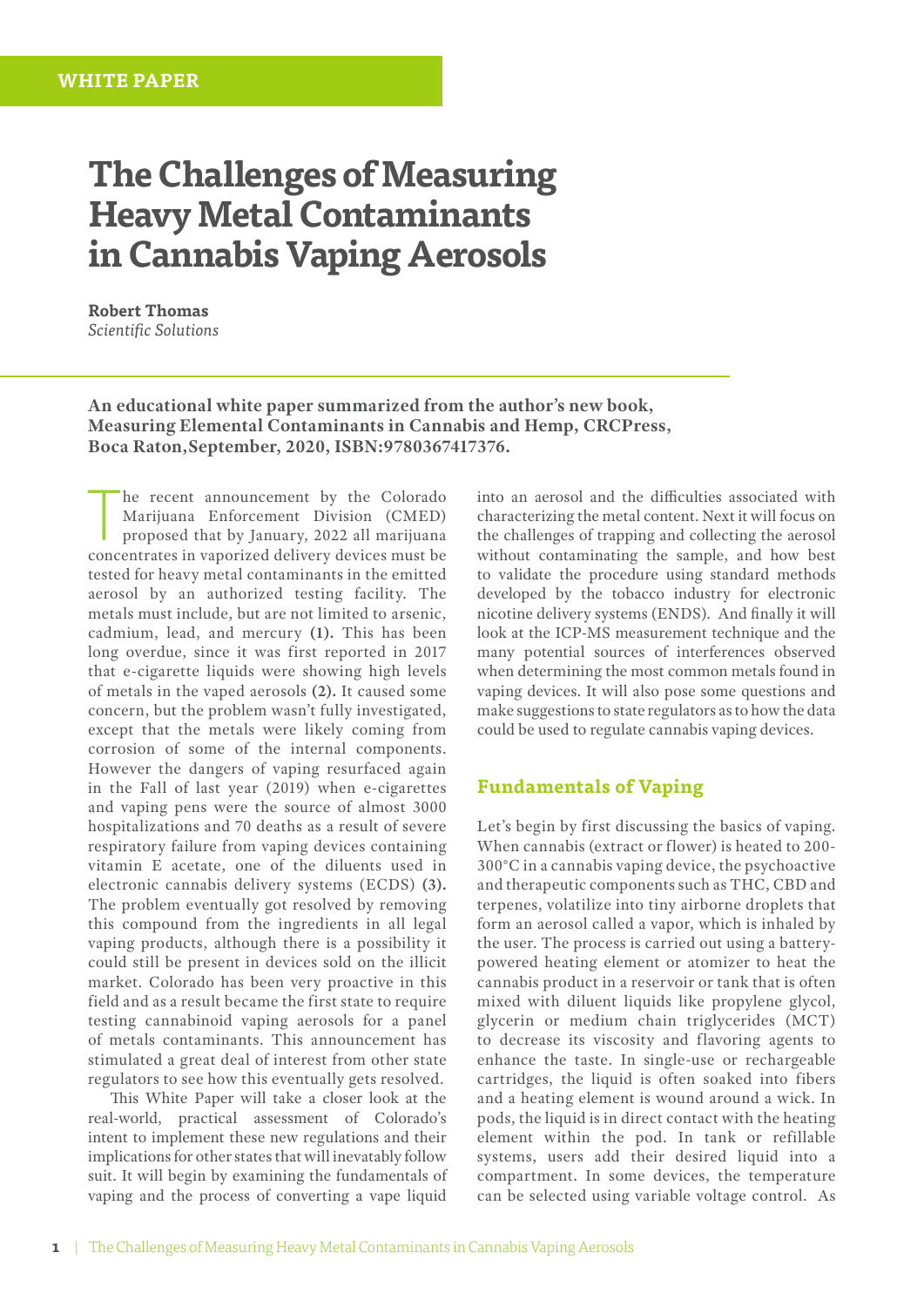## **WHITE PAPER**

a result, all of these variables make it extremely difficult to predict what metals are in the liquid and find their way into the aerosol. A schematic of two popular vaping pen designs are shown in Figure 1.

*Figure 1: Basic components of two common cannabis vaping pens (www. glennaelisabeth.com)*



Clearly there needs to be a way of testing these devices, but how realistic is it to expect cannabis testing labs to be well-versed in the very difficult analysis of characterizing vaping aerosols. There have been a number of reports in the public domain of E-liquids being analyzed **(4)** but very little has appeared on charactering aerosols. Although an exploratory pilot study was carried out on the traditional big four heavy metals of Pb, Cd, As and Hg which was presented at the 2019 CannMed Conference **(5).** We are not even sure what additional metals to test for, because there are myriad of designs out there with a variety of different internal parts. And clearly the components being used inside the device will dictate what metals are being corroded and transported to the consumer. For example, some of the common materials being used for tanks include plastic, glass (Si, Na, B) or stainless steel (Fe, Cr, Ni, Co, Mn), while coils and atomizers come in a variety of materials including nichrome (Ni, Cr), kanthal (Fe, Cr, Al), sometimes with brass electrical connectors (Cu, Zn) or other materials. Some of the newer atomizers are made from ceramic materials (Si, Al, Ca). Additionally, many modern vaping devices have variable voltages, allowing the user to select different vaping temperatures, based on the desired therapeutic or psychoactive effect. This means that if a higher temperature is selected, the amount and number of corroded metal particles being aerosolized could be significantly higher.

#### **Characterizing Vaping Liquids for Heavy Metals**

It's important to emphasize that the Colorado directives specifically stipulates characterizing the vaping aerosol for heavy metals, not just the liquid. Sampling an aerosol without contaminating the sample presents an order of magnitude greater complexity, because the aerosolization mechanism and transport of metallic particles at vaping temperatures around 200-300° C are very different to sampling metal ions in solution. Moreover, once the aerosol has been generated, there has to be a way to trap and collect the aerosol without additional metal contamination in order to measure its metal content using the analytical technique of choice - usually inductively coupled plasma mass spectrometry (ICP-MS). In comparison, sampling the vaping liquid is fairly straight forward, as it can just be sampled directly from the refillable pod or vaping device tank; although it should be emphasized that analyzing the liquid is not completely without its problems. The diluents used in the device will dictate what types of solvents to use for dilution. With nicotine systems, the diluents are typically propylene glycol and/or vegetable glycerin, which are hydrophilic (water soluble) in nature. This means that they can be extracted and dissolved using a nitric acid/hydrochloric acid mixture and as long as the calibration standards and blank are made up in a similar matrix, they can be presented to the ICP-MS for measurement of the required suite of elemental contaminants **(6).** However vaping devices used for cannabinoids are a little more complex to sample because propylene glycol and glycerol are used in some ECDS devices, but the diluents might also be mixtures that include vitamin E (tocopherol), and/or MCT oil which are hydrophobic (not water soluble) in nature. This of course is in addition to the cannabinoid extract itself which is oily and very viscous in nature. This means the liquid either has to be extracted and dissolved in an organic solvent, which will present problems for the ICP-MS instrument unless the appropriate desolvating/temperature-controlled sample introduction system (and perhaps oxygen addition) is used to reduce the likelihood of carbon being deposited on the interface cones. This requires an analyst with detailed knowledge and experience running organic samples, which if not carried out correctly, could lead to overheating of the interface and in extreme cases, melting of the interface cones. The alternative approach is to use a microwave digestion procedure using the appropriate acid mixture to oxidize the cannabis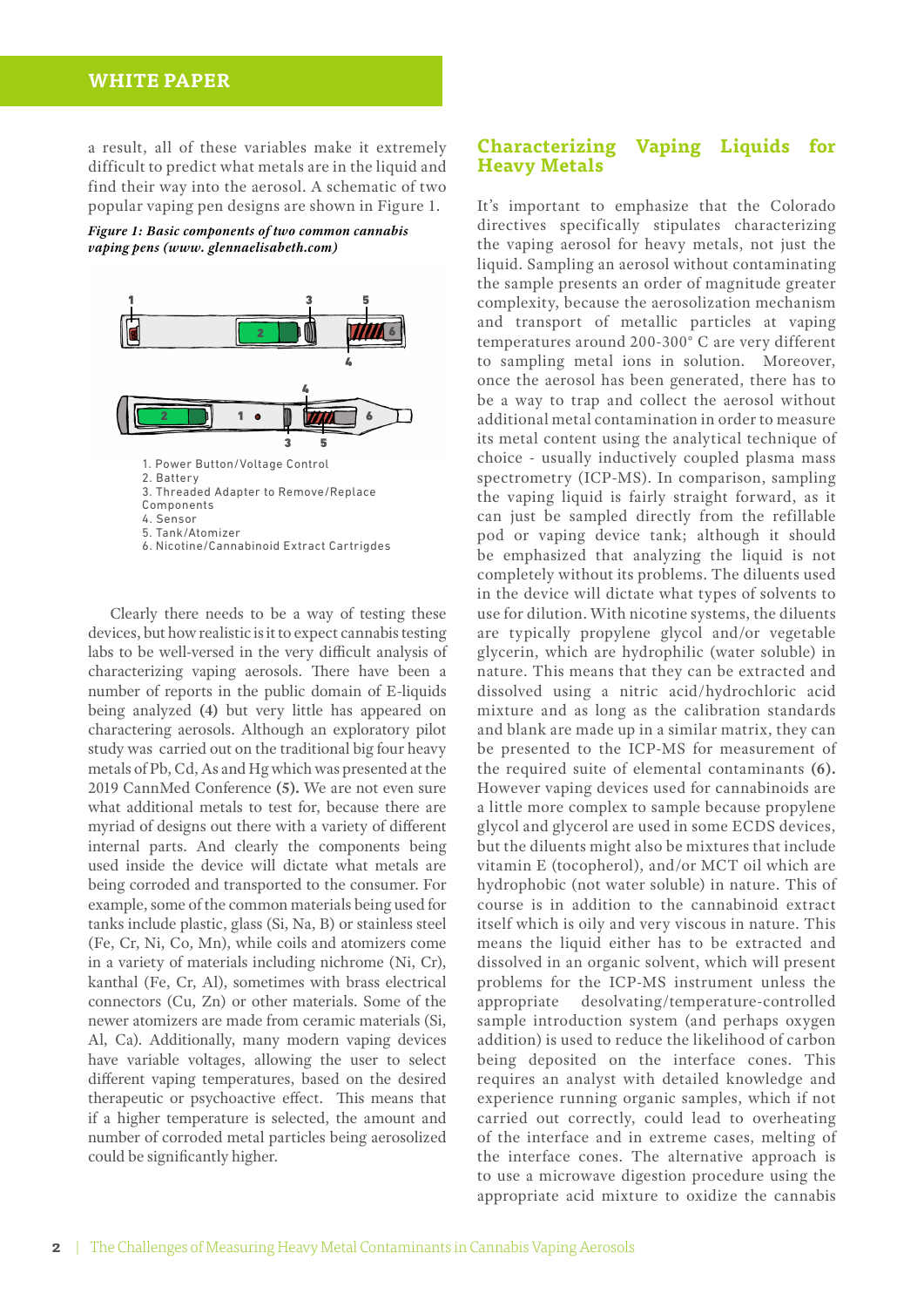extract and organic diluent and then redissolve the residue in a nitric/hydrochloric mixture, before being presented to the instrument for analysis.

#### **Characterizing Vaping Aerosols for Heavy Metals**

Let's now take a closer look at what is required to characterize electronic nicotine delivery systems (ENDS) or ECDS aerosols for trace metals. First it's important to emphasize that the transport of the metal particles in a vaping aerosol is not fully understood, but will be different based on the metal compositions of vaping device components and their heating characteristics. The temperatures at which ENDS/ECDS liquids are heated (200-300 °C) are insufficient for vaporization of most metals and metal oxides; therefore the mechanism of transport in the aerosol is likely to be independent of metal volatility **(6)**. Moreover, limited entrainment of metal particles, or dissolved metal compounds in aerosol droplets formed by passage of air over the liquid surface is a possible metal transport mechanism. Another possible mechanism could involve aerosolization within liquid droplets sputtered from the heating element as the liquid boils and vaporizes. Note**:** aerosolization is the process of converting a substance into small particles, light enough to be carried on the air. As a result, the principal forms of the metals would not vaporize at the relatively low heating element temperatures, but rather be inefficiently entrained and transported in the aerosol **(6, 7)**. For this reason, spiking trace elements into nicotine/ cannabinoid liquids and measuring recoveries in the collected aerosol as a way of trying to validate the transportation, trapping and collecting method will unlikely be a useful exercise.

So first, it's important to understand that the standard method used to trap and collect the vapor from ENDS or ECDS is with an e-cigarette aerosol generation machine, which is an adaption of traditional mainstream smoking machines used to measure organic and inorganic contaminants in tobacco products like cigarettes and cigars. These aerosol generation testing machines work extremely well for measuring organic analytes but when it comes to evaluating inorganic pollutants they have limitations, because many of the components such as tubing, filters and impingers are not made out of high purity materials. As a result, measuring trace levels of elemental contaminants becomes very challenging, because of the potential for metals

to leach out of these materials when in contact with acids used for washing. For example, the standard filters used to trap the particulates from mainstream smoke or vapor are made from glass fiber, which is notoriously high in acid-leachable trace elements. In addition, the standard impinger is typically made from borosilicate glass, which again has acid leachable trace metals. Low purity quartz filters also have high levels of acid leachable metals and are not suitable as trapping materials for analysis of metals at low concentrations in ENDS and ECDS aerosols. Glass impingers should be replaced with metal-free perfluoroalkoxy resin (PFA) . In addition, electrostatic precipitation units which are sometimes used in traditional smoking machines are not appropriate traps for aerosol collection**.** It should also be pointed out that the standard transfer tubes in these machines are typically made from tygon, which is known to contain acid-leachable metals. For that reason, either acid washed tygon tubing should be used with trapping devices, or better still, traps should consist of fluorinated ethylene propylene (FEP) or PFA tubing, which are considered higher purity polymers with respect to metals. So researchers who are interested in looking at very low levels of trace metals in e-cigarette aerosols typically have to customize the aerosol generation machines to make them better-suited for looking at trace metals**.** These issues become another layer of complexity for testing labs that are tasked with measuring low levels of heavy metals in ECDS aerosols.

#### **E-Cigarette Aerosol Generation and Collection**

If vaping aerosol analyses are to provide robust data, the methodologies and instrumentation must be scientifically sound and defensible. While no vaping machine puffing regimen mimics a human vaper, it is imperative that the data collected follows a standard and reproducible procedure. There is an ISO standard - Method, 20768:2018, which was specifically developed for the routine testing of vapor products with an analytical vaping machine **(8).** However there are no cited references in the public domain to understand how it is being applied to this type of analysis. So another standard method is CORESTA Method 81 **(9),** which defines the requirements for the generation and collection of e-cigarette aerosol for analytical testing purposes. It is similar in functionality to the ISO Method and has been widely used with acceptable specifications,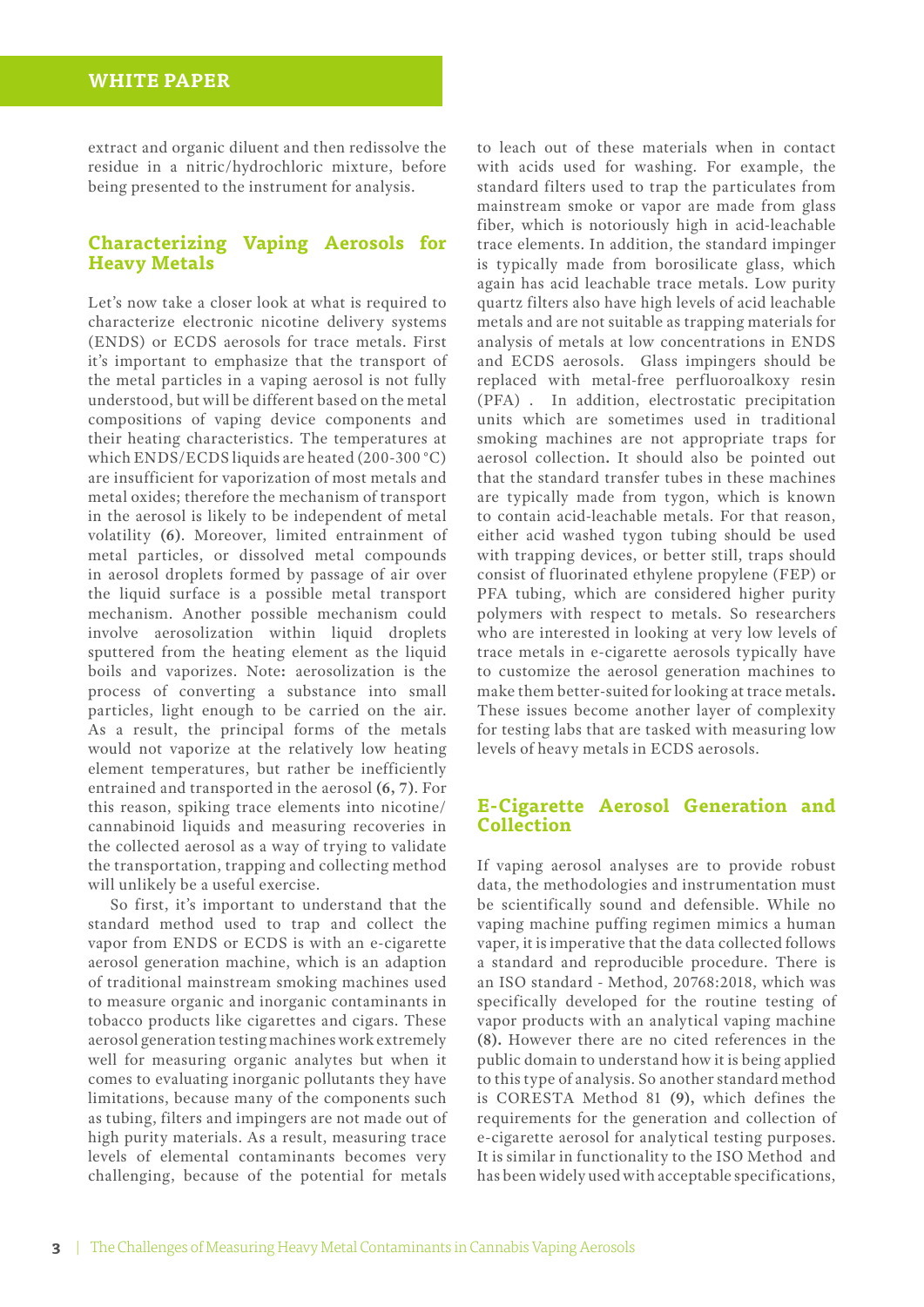## **WHITE PAPER**

including prescribed limits for pressure drops, puff volume, puff time, and puff profile for generation and collection of reproducible ENDS aerosol results. In addition, there are many citations in the open literature on the use of CORESTA Method 81 for carrying out investigations of metal particulates in END systems, many of which are referenced in this article. The testing protocol described in the CORESTA method requires a 3 second; 55 mL puff every 30 seconds with a machine pressure drop no greater than 300 Pascal (Pa) and a pressure drop across the aerosol trapping assembly no greater than 900 Pa with a rectangular puff profile at a linear air flow of 140 mm/s. Since the heating elements of some ENDS and ECDS devices are activated by sufficient air flow, the heating elements in these devices will not generate aerosol until the air flow reaches the rate that triggers the heating element. Therefore, a rectangular puff profile is required and should be verified with a 1000 Pa restrictor in place. The sum of the times required for air flow through the device to ascend to 18.5 mL/s and to descend to baseline may not exceed 10% of the puff. This assures that air flow-activated heating elements begin heating at the beginning of the puff. It should also be emphasized that since CORESTA Method 81 was written assuming the use of standard glass fiber filters for trapping organic constituents of aerosols, they should be replaced with traps that are appropriate for inorganic aerosol constituents.

NOTE: However, it is important to emphasize that the CORESTA 81 Method was developed for tobacco and nicotine products, so the puff specifications reflect a typical cigarette smoker or END consumer. We know that cannabis consumers use ECDS very differently with regard to duration, volume, frequency, and number of puffs. For that reason, specifications must be developed specifically for cannabis vaping systems. to ensure the data can be validated under standardized testing conditions.

The major specifications described in CORESTA Method No 81 are shown in Table 1.

|                   |  | Table 1: Major specifications defined in CORESTA |  |  |
|-------------------|--|--------------------------------------------------|--|--|
| Method No $81(9)$ |  |                                                  |  |  |

| <b>Puff Specification</b>    | Value                                                                 |  |  |
|------------------------------|-----------------------------------------------------------------------|--|--|
| Puff Profile                 | Rectangular with a<br>pressure drop device<br>of 1000 Pa $\pm$ 50 Pa. |  |  |
| Profile Maximum<br>Flow Rate | $18.5$ ml/s $\pm$ 1 ml/s                                              |  |  |
| <b>Puff Duration</b>         | $3 s \pm 0.1s$                                                        |  |  |
| Puff Volume                  | 55 ml $\pm$ 0.3 ml                                                    |  |  |
| Puff Frequency               | 1 puff every 30s                                                      |  |  |
| Puff Number                  | Total number of<br>puffs collected from<br>an e-cigarette             |  |  |

There are many different e-cigarette aerosol vaping systems on the market, which can accommodate multiple e-cigarettes or vaping devices and are suitable for ECDS. An example of one is shown in Figure 2 which is the Cerulean CETI 8 - an 8-port aerosol testing machine **(10).**



*Figure 2: A typical 8-port aerosol testing machine [\(www.](http://www.glennaelisabeth.com) [glennaelisabeth.com](http://www.glennaelisabeth.com))* 

The weight of each element in nanograms (ng) in collected aerosol is then calculated based on the number of puffs. For example, a common unit to compare different ENDS or ECDS is either ng/10 puffs or ng/50 puffs, depending on the purpose of the analysis.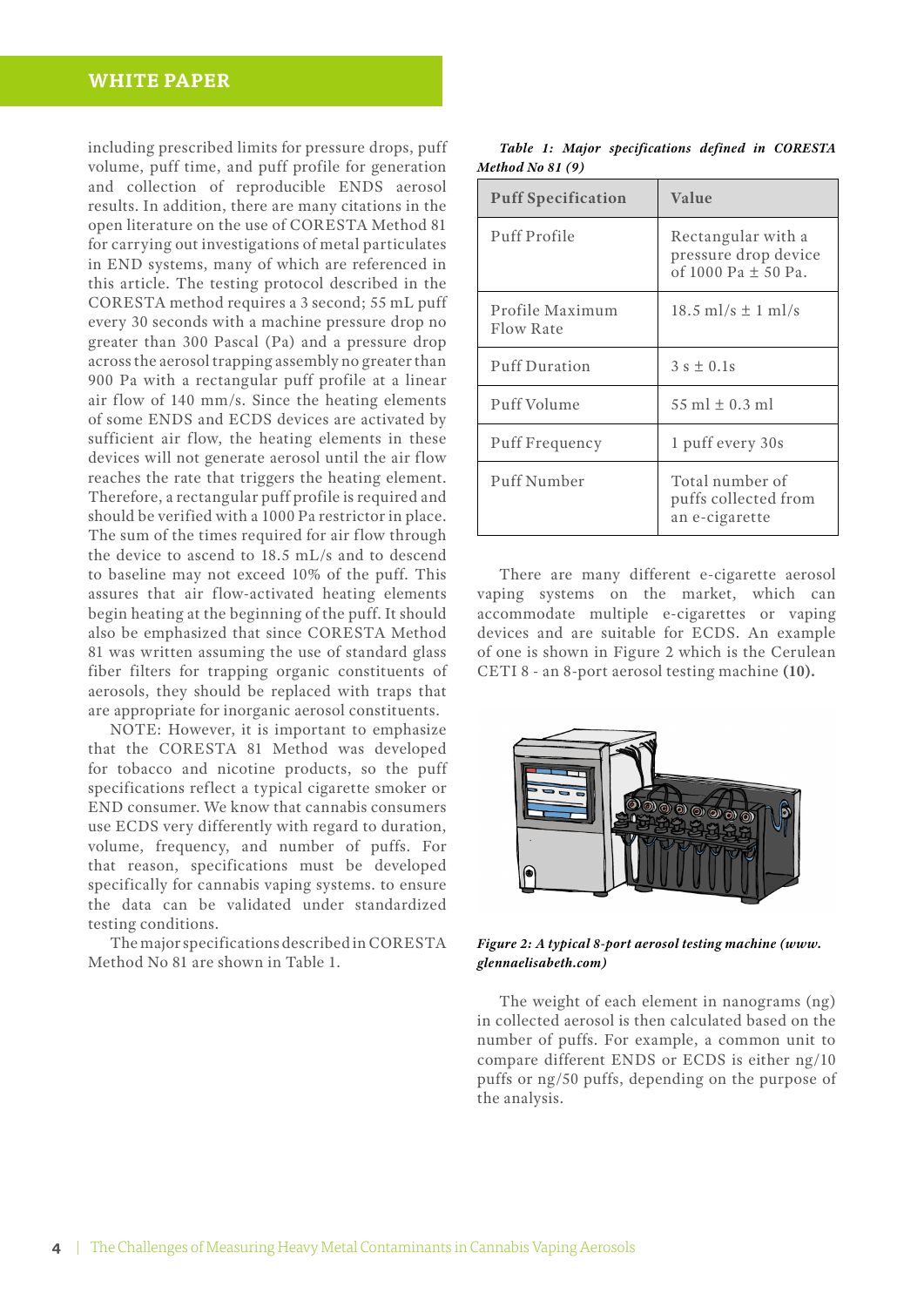#### **Collecting and Trapping Hydrophobic Liquids from ECDS**

As mentioned previously, analyzing E-liquids from ENDS and ECDS is a fairly straight forward dilute and shoot method using a nitric acid/hydrochloric acid mixture, because diluents like propylene glycol and vegetable glycerin are water soluble. Even liquids from ECDS are not over complicated because the hydrophobic cannabinoid oils and diluents like MCT oil can either be diluted with a suitable organic solvent (as long as the sample introduction system is optimized) or the oils can be digested in a microwave digestion oven. Both these approaches are more time consuming but definitely achievable with an experienced analyst. However, to sample a hydrophobic aerosol of different oil mixtures is an order of magnitude more difficult. Filters tend to become clogged by viscous condensates. There is a good chance that the resulting collected material will be oily in nature which might require an organic solvent to make sure that will also maintain the metallic contaminants in solution.

This is exemplified by the trapping methodology described in a recent publication by Pappas and coworkers, which is based on a modification of the method used for ENDS **(6, 11).** The trap consists of a 518 cm length of 3.97 mm i.d. FEP tubing that is connected to the vaping machine syringe pump. This tubing is thoroughly rinsed with 2% v/v nitric acid + 1% v/v hydrochloric acid before and between each use. The vaping devices are connected to the FEP tubing from the vaping machine with tygon tubing that has been thoroughly soaked in 2% v/v nitric acid + 1% v/v hydrochloric acid, since untreated tygon has leachable metals. The FEP tubing traps aerosol and particles by condensation. The trapped aerosol is rinsed from the tubing with 3 x 8 mL rinses from a PFA (Perfluoroalkoxy) syringe with 2% v/v nitric acid + 1% v/v hydrochloric acid into a class A 25 mL polymethylpentene (PMP) volumetric flask, and dilution to 25 mL with the same acid solution. The modification of this method for oily ECD aerosols includes an initial tubing rinse with 5 mL diethylene glycol monoethyl ether (DEGMEE). This solvent has low volatility, is an excellent solvent for oils, and is water miscible. Unfortunately, no high purity grade with respect to trace metals is commercially available, so it must be distilled from a high purity fused silica quartz distillation flask prior to use, which would present difficulty with regard to regulatory analyses. DEGMEE dissolves and dilutes the oil droplets

from up to 50 CORESTA Method 81 vaping puffs as it passes through the condensation tube into a 50 mL PMP volumetric flask. The remnant in the condensation tube is then followed by 4 x 8 mL rinses with 2% v/v nitric acid + 1% v/v hydrochloric acid into the same 50 mL flask, and dilution to 50 mL with the same acid solution. Since DEGMEE is both oil and water miscible, it solubilizes or at least emulsifies the oil with the aqueous acid for analysis. Calibration standards are prepared in 2% v/v nitric acid, + 1% v/v hydrochloric acid + 10% DEGMEE for the purpose of matrix matching with the same solution obtained after rinsing aerosol metals from the condensation tube. **Note:** The data from this study used ng/50 puffs for comparison purposes.

### **What Analytes are Considered Important to Monitor?**

As mentioned previously, metal components of ENDS and ECDS which could be exposed to the liquid inside the device cartridge or pod include stainless steel (mostly iron, chromium, and nickel), nichrome (nickel and chromium), kanthal (iron, chromium, and aluminum), brass (copper and zinc), and solder (tin and lead). Occasionally, wires are coated with silver and in some cases, silica-based ceramic heating elements are used as well as gold alloy coatings on electrical contacts.

Currently the regulated limits of the traditional "big four" heavy metals in inhaled cannabis products in the majority of the 36 US states where cannabis is legal are shown in Table 2 **(12).**

| <b>Heavy Metal</b> | <b>Maximum Limit</b><br>$(\mu g/g)$ |
|--------------------|-------------------------------------|
| Pb                 | 0.5                                 |
| C <sub>d</sub>     | 0.3                                 |
| As                 | 0.2                                 |
| Hg                 | 0.1                                 |

*Table 2: Maximum Limits for Heavy Metal Contaminants in Inhaled Cannabis Products (12)*

Maryland adds chromium (0.3), selenium (13.5), barium (34.3) and silver (0.7), while New York includes zinc (4000), antimony (2.0), copper (30), chromium (110) and nickel (2.0)**.** (Note: all units are  $\mu$ g/g). So the question to ask is, what should be included in a panel of elements for ECDS aerosols?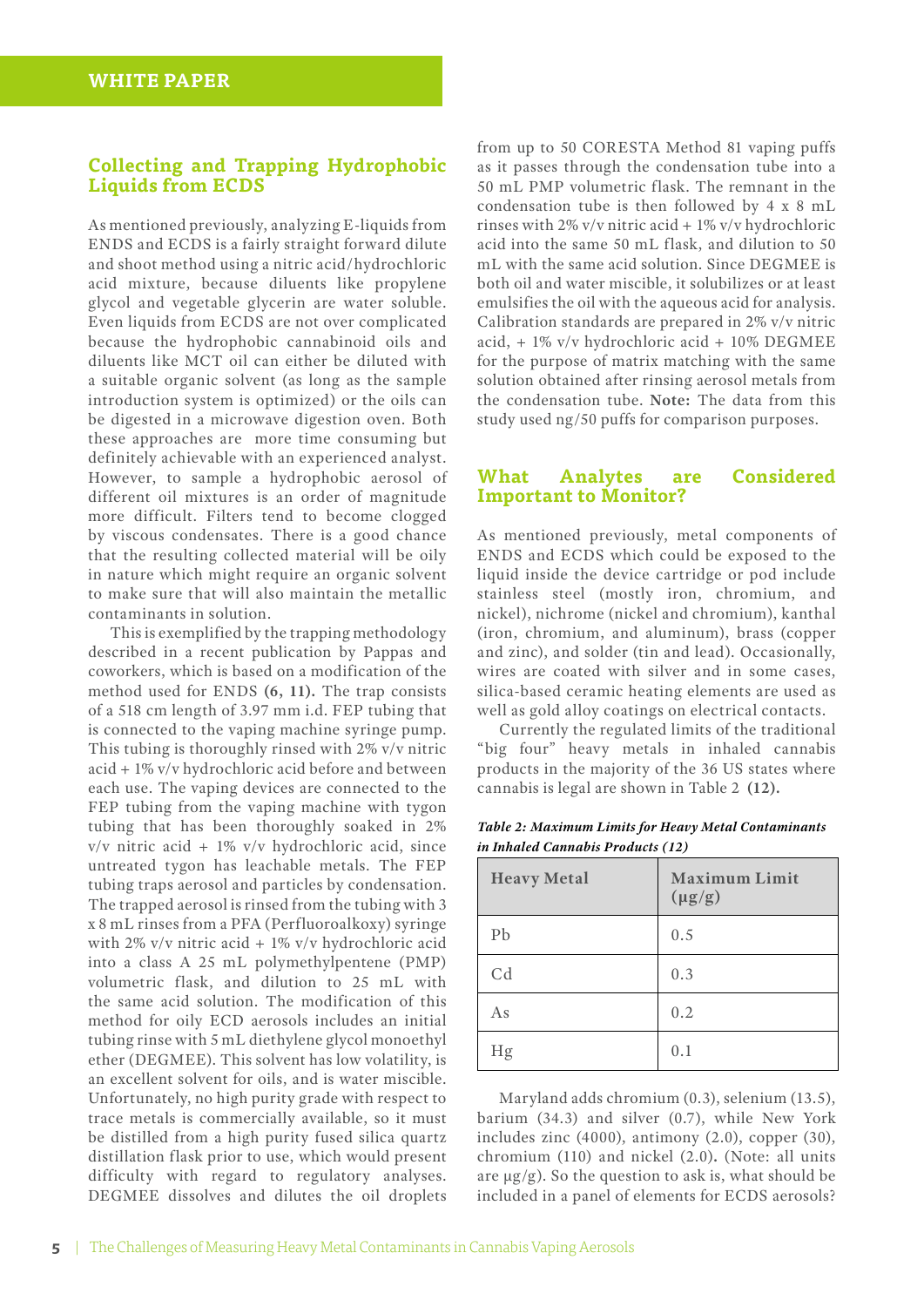## **WHITE PAPER**

Clearly the point of testing vaping devices is to find out what toxic substances are being corroded and transported to the user? However, can it be assumed that the vaping liquid (cannabinoid plus diluent oils) has been tested for at least the big four (lead, cadmium, arsenics and mercury) as part of the regulatory process in that state. I'm not sure this is always the case considering the many product recalls for CBD oils over the past 6-12 months **(13).** But assuming they have been tested for the state required panel and are below the maximum allowable limits, if any of these elements show up in the device aerosol, they will most probably have come from the vaping process. However, besides lead, which is a common constituent of solder, it is highly unlikely that components inside the device will contain elements like cadmium, arsenic or mercury, unless there has been some kind of contamination involved with sampling and/or measurement process. Of course that could happen, particularly if the optimum trapping and collection technology is not being used. So it would be legitimate to include all the likely metal candidates to the regulated list for the state, based on the design of the vaping device, but it is not clear what limits should be set for those additional elements. You could select, the United States Pharmacopeia/International Conference on Harmonization (USP/ICH) permitted daily exposure(PDE) limits for inhaled pharmaceuticals **(14, 15),** but they would be meaningless when current research on nicotine devices has shown that these metals are predominantly in the form of metal and metal oxide nanoparticles. Pappas and co-workers did a very thorough evaluation and confirmed this using scanning electron microscopy fitted with an energy dispersive X-ray spectrometer, together with dynamic light scattering and single particle ICP-MS studies **(7).**

Additionally, with an e-cigarette aerosol testing machine, how would the weight of metal per number of inhaled puffs, be compared with a traditional regulated maximum allowable limit? So for that reason, there would probably need to be an additional set of regulations just for ECDS, based on the nanograms per number of puffs. And one final point to emphasize, which is an ongoing problem in the field of cannabis testin. What measure of validation protocols would be appropriate? We know that it is not meaningful to spike the vape liquid and expect good recoveries, because the elements are not volatilized and transported consistently and efficiently to the trapping and collection device. So, at this point, it is not clear what could be used as a set of validation procedures for characterizing vaping aerosols for heavy metals.

#### **Challenges in Measuring some Elements by ICP Mass Spectrometry**

So up to now this series of articles has focused on the problem areas associated with sampling a representative aerosol from the liquid in the tank of the vaping system and how best to ensure that no contamination is occuring from the vapor testing machine. Let's now take a closer look at some of the major analytical challenges presented by measuring a multielement panel of analytes in vaping aerosols, containing high levels of carbon from the cannabinoid extract and organic diluents used. Note: For an educational primer on the major interferences in ICP-MS please refer to the following references **(16).**

#### **The Big Four**

Of the traditional big four heavy metals, arsenic and mercury are considered the most problematic for measurement by ICP-MS, while lead and cadmium are relatively straight forward to determine, because they are easily ionized, have very low detection limits, and, there are multiple isotopes availble for quantitation with very few interferences. However, it should be emphasized that lead is by far the most likely to be present in vaping aerosols because of the possibility of leaded-solder used in the battery connectors or the use of lead in some brasses components to make them easier to machine **(17).**

So let's first take closer look at arsenic. It is monoisotopic at mass 75 amu, which suffers from a major interference from the <sup>40</sup>Ar<sup>35</sup>Cl polyatomic ion at mass 75. So if there are any chloride (Cl<sup>-</sup>) ions in the sample, detection at low levels becomes difficult. There are ways to reduce this interference using collision/reaction cell (CRC) technology by either utilizing a collision gas (helium) to reduce the 40Ar35Cl interference with kinetic energy discrimination or a reaction gas (such as oxygen) to mass shift  $^{75}$ As to  $^{75}$ A s<sup>16</sup>O at mass 91 for quantitation.

With regard to mercury, it's important to point out that when quantifying trace levels, the addition of approximately 1-2 ppm of gold (in the form of the chloride) may be necessary to stabilize the mercury to stop it being reduced to elemental mercury, which can be absorbed into the walls of the sample container or lost when the cap is removed. The excess gold competes with mercury for reducing substances in the samples, thus maintaining the mercury in oxidized mercuric ions which remain in solution. This is compounded if the solutions are left for extended periods of time before they are analyzed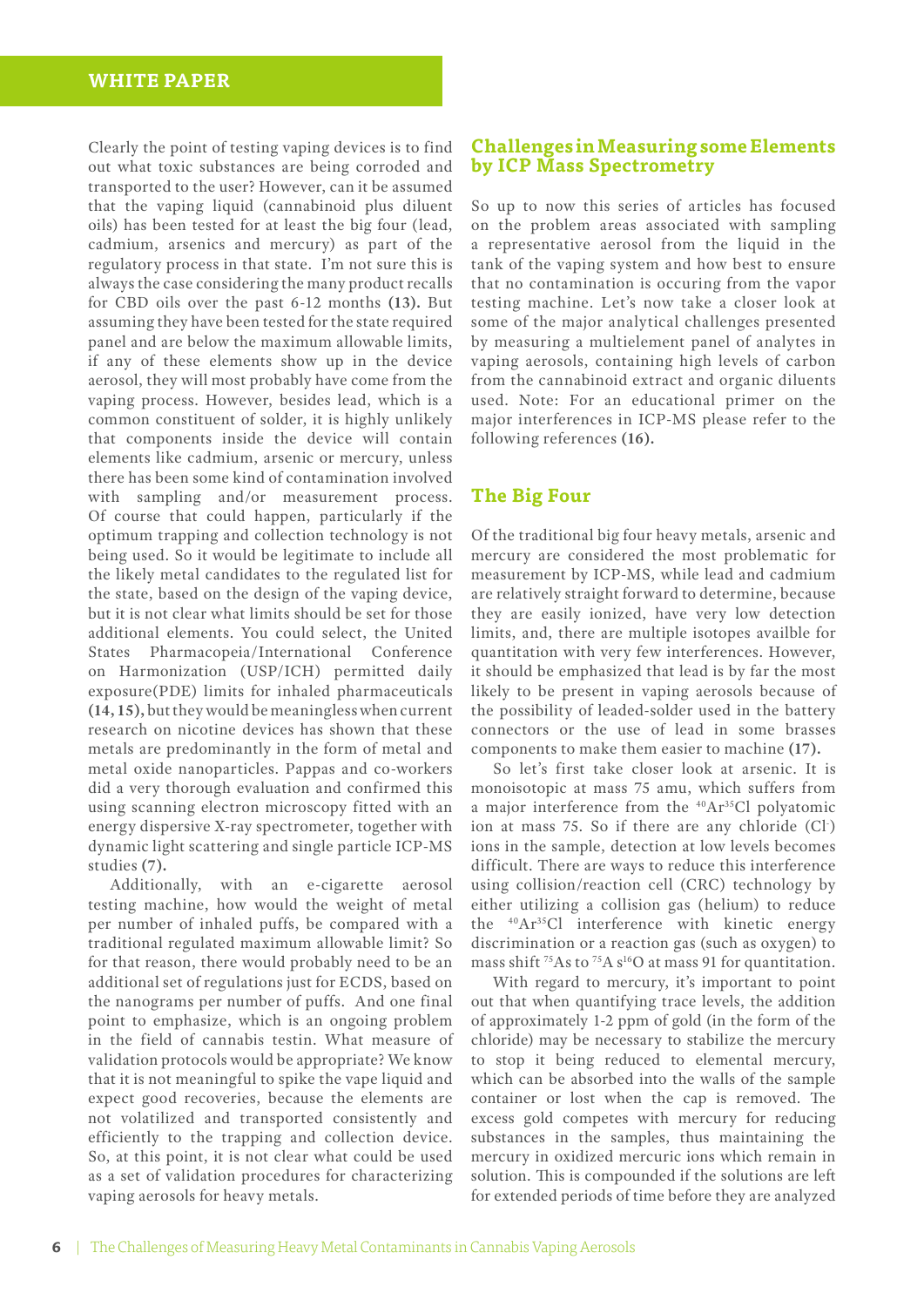**(18).** Having hydrochloric acid in the sample matrix is also beneficial to ensure there is an excess of chloride ions for coordination of mercury and moves the form of mercury away from the easily reducible mercuric ion to multichloro mercury complexes.

#### **Different Metallic Components**

As mentioned previously, if kanthal, brass, nichrome, stainless steel, soldered connectors or ceramic materials are used in the vaping system, it would seem appropriate to include aluminum, iron, chromium, copper, zinc, nickel, lead, tin and silicon as analytes, many of which are extremely challenging to determine in organic matrices by ICP-MS. In particular elements like aluminum, silicon and zinc are so environmentally ubiquitous that they are analytically challenging even using commercially-available ultrapure acids and high purity calibration standards. In addition, it is also very difficult to get clean blanks, which can severely compromise the detection capability. Another thing to consider is that an ICP-MS torch is made from quartz, which makes it very difficult to achieve a low silicon blank. Silicon also forms silicon oxide in the plasma that produces a refractory coating on sampler and skimmer cones. The buildup of the refractory silicon oxide on the cones causes a gradually increasing silicon background. In addition the major isotope of silicon is at mass 28 amu (92% abundant), where there is massive interference from the nitrogen dimer  $(^{14}N^{14}N)$  at mass 28. Mass 30, only 3.1% isotopic abundance, has a similar interference from 14N16O. Mass 29 could be used, but it is only 4.7% abundant, so detection capability would be severely compromised compared to mass 28. One way around this would be to use "triple or multi quadrupole" ICP-MS technology using oxygen as a reaction gas to mass shift <sup>28</sup>Si to <sup>28</sup>Si<sup>16</sup>O at mass 44 for quantitation. But this technology is relatively new and would be challenging for analysts with very little experience in working with the ICP-MS technique.

Iron, though not as ubiquitous as aluminum and silicon, can also be a problematic analyte unless utmost care is taken to avoid contamination. Additionally, the major isotope of Fe is at mass 56, where there is a major interference from  $40Ar^{16}O$  at mass 56. This interference can either be minimized using helium in a collision cell with kinetic energy discrimination or removed with ammonia  $(NH_3)$ using reaction chemistry. For this reason, iron may also be an element that could be a problematic choice for routine purposes by non-experienced laboratories. Chromium and nickel are not as environmentally problematic as iron, but analysts should remove any external stainless steel ejectors from pipettes or autosampler probes prior to using them with acid solutions, or use pipettes that do not have steel pipette tip ejectors for trace metal analyses to prevent contamination issues. In addition, chromium and nickel are not straight forward to determine by ICP-MS. In particular chromium's major isotope is at mass 52 (84% abundant), where there is a massive polyatomic interference from <sup>40</sup>Ar<sup>12</sup>C produced by the argon gas and the high level of organic compounds in the sample (cannabinoids and duiluents such as propylene glycol, glycerine and/or MCT oils). A less abundant isotope could be used at either mass 53 or 54, but they are much less sensitive. A collision cell using helium will only have limited success of reducing the interference because of the organic matrices in vaping liquids. For that reason, measuring ultra-trace levels of chromium in an organic matrix might require a triple quadrupole technology using oxygen as a reaction gas to mass shift the  ${}^{52}Cr$  and use  ${}^{52}Cr^{16}O$  at mass 68 for quantitation. Note: Nickel is not as difficult as chromoim, but the 40Ar18O polyatomic could potentially pose some problems for the major isotope of nickel at mass 58, especially when measuring trace levels.

Finally, tin presents some unique challenges in organic solvents, particularly when a heated spray chamber is being used. Because of the high volatility of Sn (IV) in the presence of hydrochloric acid it will be lost as a volatile tetrachloro complex before it enters the plasma and not be accurately measured. However, this can be compensated by adding a few mLs of 1% hydrofluoric acid to the sample, which converts the Sn (IV) to  $\text{SnF}_4$ , which is less volatile. However, if laboratories are not well trained in safe handling of hydrofluoric acid, then it should not be used, and either tin should be eliminated from the list of analytes or a Peltier cooled spray chamber should be used in place of the higher sensitivity desolvating sample introduction system.

These are just a few examples of the many analytical challenges in characterizing ECDS aerosols for elemental contaminants by ICP-MS. Without question, carrying out quantitation of lowlevel impurities requires knowledge and experience of working in the ultra-trace environment, parrticulary when the sample matrix is organic in nature, that requires specialized sample introduction equipment. These are not insurmountable hurdles to overcome, but in light of the many novice users in cannabis testing labs who are not well versed in the complexities of the technique, these issues can easily lead to errors and inaccuracies that could result in false positive and false negative results.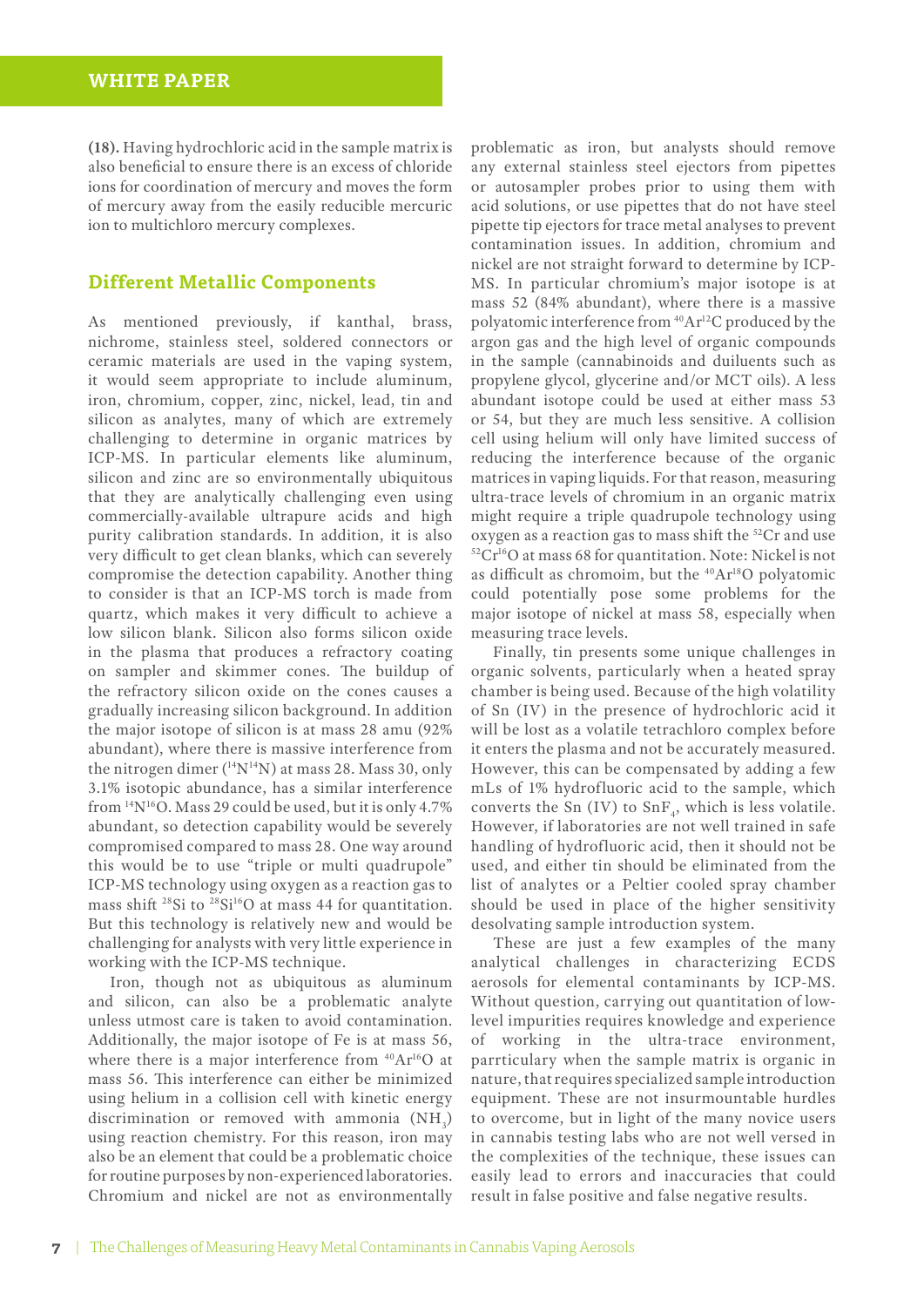#### **Final Thoughts and Future Direction**

It is hoped that this White Paper has provided a realistic assessment of the new Colorado regulations for the measurement of heavy metals in cannabis vaping aerosols. Its main objective is to help the analytical testing community who are tasked with carrying out this analysis to avoid pitfalls and improve analytical practices. The information is by no means exhaustive, but it is meant to give the reader an overview of what additional equipment is required and how best to optimize its operation to trap, collect and sample elemental contaminants from this complex sample matrix. In addition, it has offered guidance on how best to approach the quantitation of this panel of analytes with a more complete understanding of the strengths and weaknesses of ICP-MS for this type of sample matrix.

However, without knowing what an "average" vaper typically consumes per day or per week, it is very difficult to correlate the weight of heavy metals per inhalation (ng/number of puff) with the current regulations for inhaled cannabis products  $(\mu g/g)$ . However an approximation can be made, using the weight of liquiid in a typical vaping cart, the number of inhalations (puffs) of an average user and historical heavy metal data derived from electronic nicotine delivery (END) systems. So let's take lead (Pb) as an example. A typical vaping cartridge contains approx. 0.5-1 g of liquid, which is equivalent to 150-250 puffs depending on the user **(19).** Based on evidence in a study by Halstead and coworkers at the CDC, who characterized 17 different END system for a suite of heavy metals, they found that for the majority of the systems Pb varied between 0.050 ng/10 puffs (Limit of Detection) and 3.3 ng/10 puffs, with a mean of 1.3 ng/10 puffs (with one flyer of 11.4 ng/10 puffs) **(6).** If we take the average number of puffs in a vaping device containg 1g of liquid to be 200, this correslates to 26 ng/g of Pb in one cartridge, or 0.026 µg/g. So based on most states' inhalation maximum contaminant limits (MCL) for Pb to be 0.5 µg/g, an assessment could be made that a user would need to go through about 20 vapes or vape refills before they reached the MCL. Of course the timeframe would depend on what is considered a normal frequency of vaping…..somneone who uses a vape refill every day would reach this in 20 days, while someone who's vaping frequency is 1 per week, it would take them 20 weeks. Moreover, irrespective of whether it's valid to make a comparison of the classic big 4 heavy metals in this way, it would be difficult to do it for the other metals found in vaping devices, because there are no state limits to compare them with. For that reason, perhaps there needs to be separate regulations specifically for vaping devices, because it is not immediately obvious how the

comparison can be made for all metals, based on the current state-based regulatory framework. It's also important to emphasize that there were large variations in the data generated by the Halstead study **(6),** which is confirmation of the wide variability in the type of components and materials used in different vaping technology for both nicotine and cannabinoid delivery systems.

Unfortunately, we are trying to regulate cannabis vaping devices with very few standard or validated methods for guidance, although there is some preliminary work being carried out by the ISO standards group, as mentioned earlier **(20).** It would therefor be far better to scrutiize their quality before they enter the supply chain by carrying out basic testing procedures to ensure some kind of contaminant assessment. This would save a great deal of time and effort in trying to regulate products that in many cases are flawed when they reach the consumer. One approach is to use standardized toxicity leaching procedures which reproduce the potentially corrosive environment of liquids inside the vaping device over time. This can be something like MCT (medium chain triglycerides) oil which is commonly used as a diluent or weak acids like acetic or citric acid which similates an approximate pH of the liquid **(21).** The vaping device components are typically wetted, by filling with the appropriate liquid and left for a fixed period of time (up to 24 hours) before they are analyzed for the selected suite of elements by ICP-MS. It would at least be a qualitative indicator of whether heavy metal contaminants are being leached from inside the device, which could also help to get a better understanding of their shelf life. This is particularly relavent for lead, because it is extremely toxic and is the only one of the classic big four heavy metals that we know is used in the manufacture of some vaping components, which could ponetially pose a serious long term health hazard for users of vaping systems **(22).** Ambitious perhaps, but we have to find away to eliminate these "dubious" and often illicit products from finding their way into the market place. It might even encourage the industry to design vaping devices with more inert materials that are unlikely to corrode or even develop systems that are free of metal components.

In the meantime, it will be interesting to see how Colorado "figures out" these new regulations, because other states are watching closely and possibly looking to add this to their list of regulatations in the near future. There might be more clarity over the next twelve months, but as there are currently no standard testing procedures for cannabis vaping devices, it will be interesting to see how the industry responds.